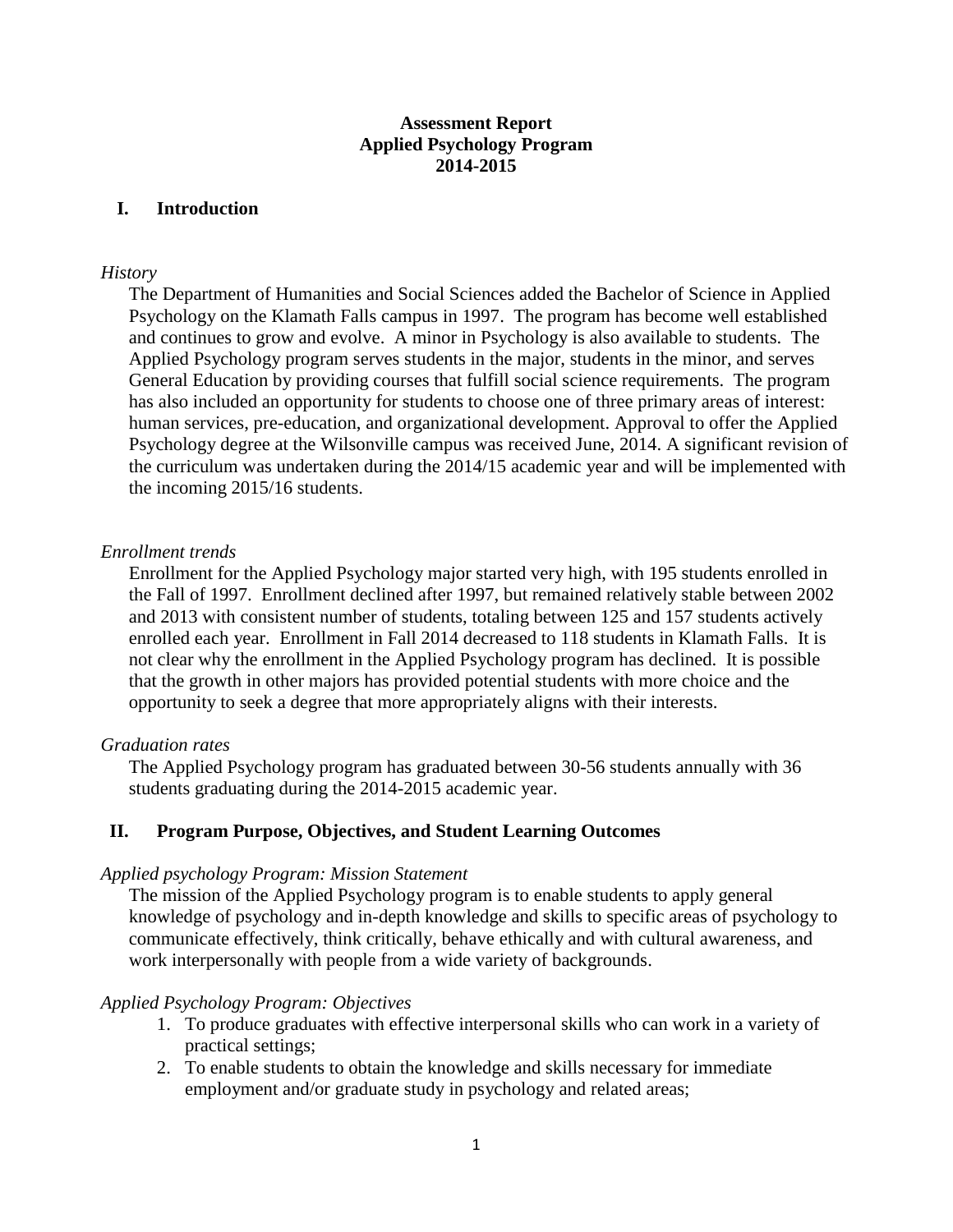- 3. To provide opportunities for students to apply their psychological training to employment in business and human service related organizations or to prepare for graduate programs in related areas
- 4. To serve as a minor to complement other programs on campus

# *Applied Psychology Program: Outcomes*

- 1. Students will demonstrate an understanding of and be able to use major research methodologies in psychology, including design, data analysis, and interpretation
- 2. Students will demonstrate knowledge and understanding of relevant ethical issues including a general understanding of the APA Code of Ethics.
- 3. Students will demonstrate basic counseling
- 4. Students will demonstrate effective writing conventions by using APA style effectively in empirically based reports, literature reviews and theoretical papers.
- 5. Students will demonstrate effective oral communication skills in various formats (e.g. group discussion, debate and lecture).

# **III. Three-year Cycle for Assessment of Program Learning Outcomes**

The learning outcomes will be assessed on a three-year cycle as demonstrated in Table 1.

| <b>Program Learning Outcomes</b>                     | 2009/ | 2010 | 2011 | 2012 | 2013   | 2014 |
|------------------------------------------------------|-------|------|------|------|--------|------|
|                                                      | 2010  | /11  | /12  | /13  | $/14*$ | /15  |
| Students will be able to demonstrate an              |       |      |      |      |        |      |
| understanding of and be able to use major research   |       |      | X    |      |        |      |
| methodologies in psychology, including design,       |       |      |      |      |        |      |
| data analysis, and interpretation.                   |       |      |      |      |        |      |
|                                                      |       |      |      |      |        |      |
| Students will demonstrate knowledge and              | X     |      |      | X    |        |      |
| understanding of relevant ethical issues including a |       |      |      |      |        |      |
| general understanding of the APA Code of Ethics.     |       |      |      |      |        |      |
|                                                      |       |      |      |      |        |      |
| Students will demonstrate basic counseling skills.   |       | X    |      |      |        |      |
|                                                      |       |      |      |      |        |      |
| Students will demonstrate effective writing          |       |      |      |      |        | X    |
| conventions by using APA style effectively in        |       |      |      |      |        |      |
| empirically based reports, literature reviews and    |       |      |      |      |        |      |
| theoretical papers.                                  |       |      |      |      |        |      |
|                                                      |       |      |      |      |        |      |
| Students will demonstrate effective oral             |       |      |      |      |        |      |
| communication skills in various formats (e.g.        |       |      |      |      |        |      |
| group discussion, debate and lecture).               |       |      |      |      |        |      |
|                                                      |       |      |      |      |        |      |

Table 1. Assessment Cycle

Assessment activities suspended to conduct DQP mapping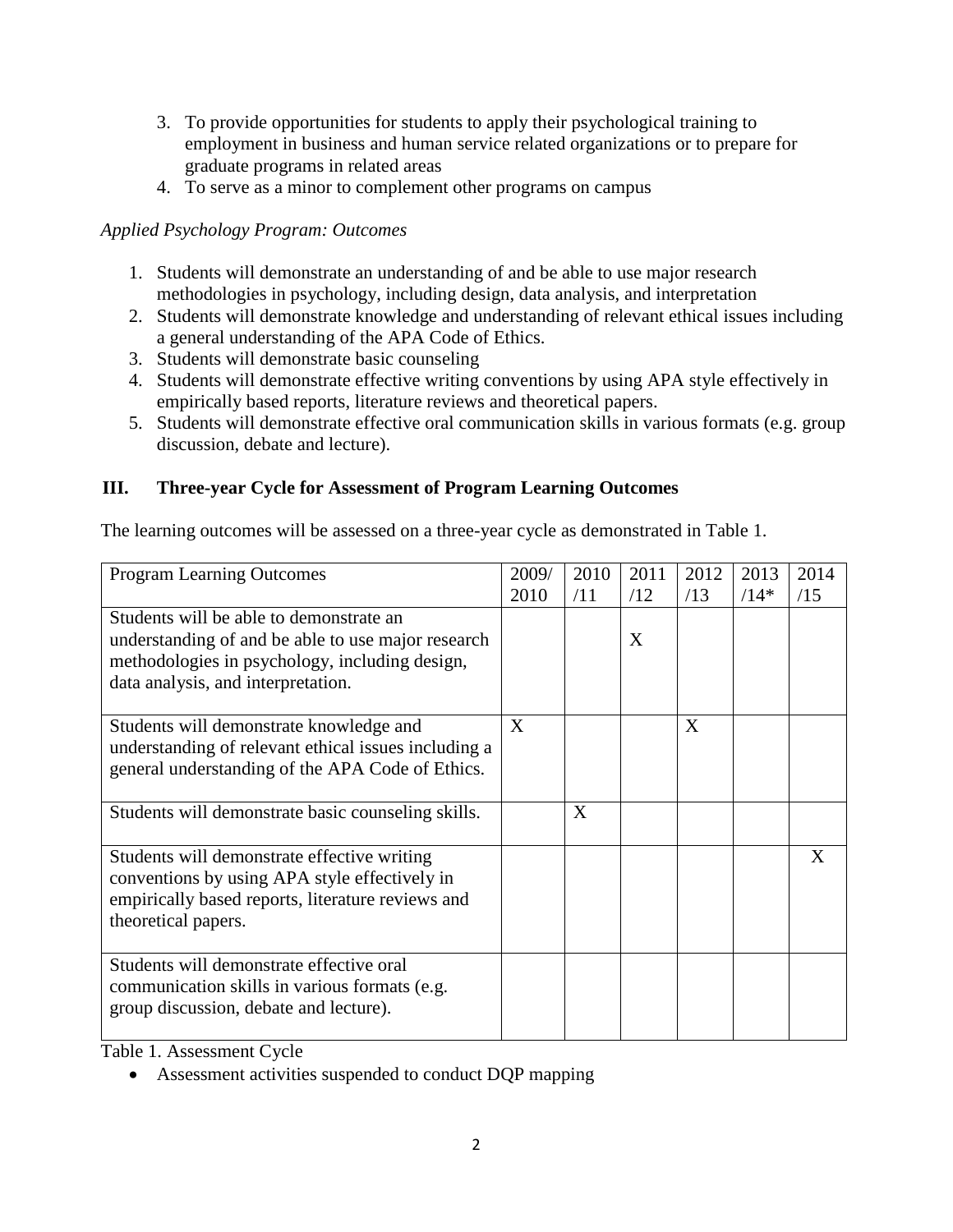## **IV. Summary of 2014-15 Assessment Activities**

The Applied Psychology faculty met on September 17, 2014 to review the program assessment plan. The 2014-15 assessment addresses PSLO 4: *Students will demonstrate effective writing conventions by using APA style effectively in empirically based reports, literature reviews and theoretical papers.* Assessment data were collected in the spring term in PSY 313- Psychological Research Methods I.

*Student Learning Outcome 4: Students will demonstrate effective writing conventions by using APA style effectively in empirically based reports, literature reviews and theoretical papers.*

## *Direct Assessment*

The faculty assessed this outcome in PSY 313, Psychological Research Methods, in the spring 2015 term. Individual research paper assignments were scored using the OIT Technical and Research Writing Rubric. There were 13 sophomore, junior, and senior students involved in this assessment. Two faculty (one psychology, one outside Oregon Tech faculty) rated the proficiency of students using the performance criteria described in Table 2.

| Performance      | Assessment  | Measurement     | Minimum        | <b>Results</b> | Results   |
|------------------|-------------|-----------------|----------------|----------------|-----------|
| Criteria         | Method      | Scale           | Acceptable     | (highest)      | (average) |
|                  |             |                 | Performance    | score)         | score)    |
| 1. Topic         | Research    | Limited         | 70% at 3 or    | 100%           | 100%      |
|                  | Paper       | Proficiency $=$ | $\overline{4}$ |                |           |
|                  | Assignment, | $1$ ; High      |                |                |           |
|                  | Rubric      | Proficiency $=$ |                |                |           |
|                  |             | $\overline{4}$  |                |                |           |
| 2. Audience      | Research    | Limited         | 70% at 3 or    | 85%            | 15%       |
|                  | Paper       | Proficiency $=$ | $\overline{4}$ |                |           |
|                  | Assignment, | $1$ ; High      |                |                |           |
|                  | Rubric      | Proficiency $=$ |                |                |           |
|                  |             | $\overline{4}$  |                |                |           |
| 3. Development   | Research    | Limited         | 70% at 3 or    | 54%            | 31%       |
|                  | Paper       | Proficiency $=$ | $\overline{4}$ |                |           |
|                  | Assignment, | $1$ ; High      |                |                |           |
|                  | Rubric      | Proficiency $=$ |                |                |           |
|                  |             | 4               |                |                |           |
| 4. Organization  | Research    | Limited         | 70% at 3 or    | 46%            | 15%       |
|                  | Paper       | Proficiency $=$ | $\overline{A}$ |                |           |
|                  | Assignment, | $1$ ; High      |                |                |           |
|                  | Rubric      | Proficiency $=$ |                |                |           |
|                  |             | $\overline{4}$  |                |                |           |
| 5. Writing Style | Research    | Limited         | 70% at 3 or    | 54%            | 15%       |
|                  | Paper       | Proficiency $=$ | $\overline{4}$ |                |           |
|                  | Assignment, | 1; High         |                |                |           |
|                  | Rubric      | Proficiency $=$ |                |                |           |
|                  |             | 4               |                |                |           |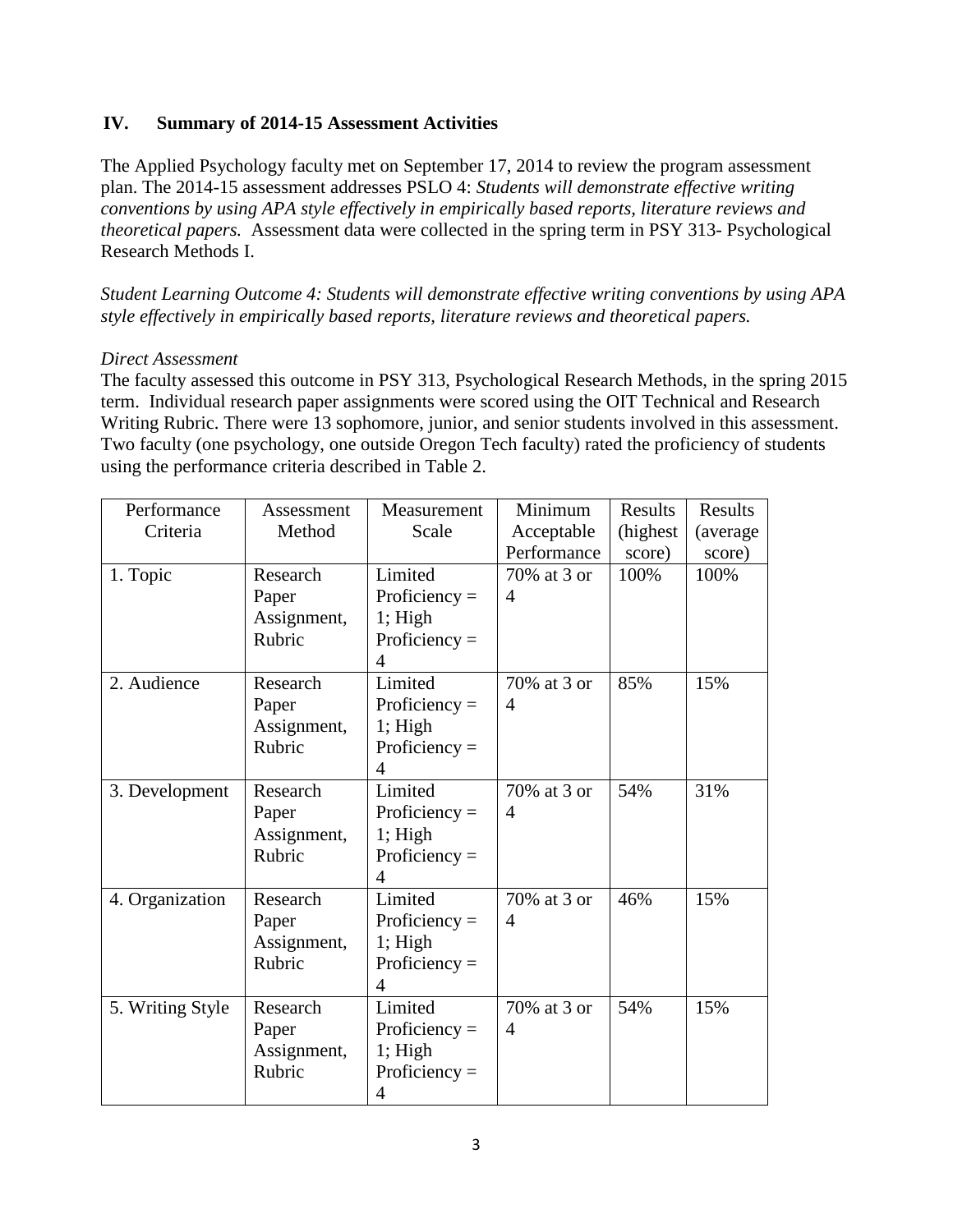| 6. Research    | Research    | Limited         | 70% at 3 or    | 77% | 31% |
|----------------|-------------|-----------------|----------------|-----|-----|
|                | Paper       | Proficiency $=$ | 4              |     |     |
|                | Assignment, | 1; High         |                |     |     |
|                | Rubric      | Proficiency $=$ |                |     |     |
|                |             | 4               |                |     |     |
| 7.             | Research    | Limited         | 70% at 3 or    | 85% | 31% |
| Documentation  | Paper       | Proficiency $=$ | 4              |     |     |
|                | Assignment, | 1; High         |                |     |     |
|                | Rubric      | Proficiency $=$ |                |     |     |
|                |             | 4               |                |     |     |
| 8. APA format  | Research    | Limited         | 70% at 3 or    | 85% | 31% |
|                | Paper       | Proficiency $=$ | $\overline{4}$ |     |     |
|                | Assignment, | $1$ ; High      |                |     |     |
|                | Rubric      | Proficiency $=$ |                |     |     |
|                |             | 4               |                |     |     |
| 9. Conventions | Research    | Limited         | 70% at 3 or    | 61% | 15% |
|                | Paper       | Proficiency $=$ | 4              |     |     |
|                | Assignment, | $1$ ; High      |                |     |     |
|                | Rubric      | Proficiency $=$ |                |     |     |
|                |             | 4               |                |     |     |

Table 2. Assessment Results for SLO 4, PSY 313, Spring 2015

Strengths: When looking at the higher score of two independent raters, the majority (85%) of students demonstrated proficiency using APA format (criterion 8). Students also demonstrated proficiency on criteria 1 (Topic), 2 (Audience), 6 (Writing Style), and 7 (Documentation). Weaknesses: When looking at the higher score of two independent raters, the majority of students did not demonstrate proficiency on criteria 3 (Organization), 4 (Writing Style), 5 (Organization) and 9 (Conventions). In addition, when looking at the average score of two independent raters, most students in most categories (2-9) performed below optimal level. This indicates that at best, one faculty rated them at a 3 and one faculty rated them at a 2.

Plans for improvement: The APA Manual will be added as a required text for the PSY 313 course. The OIT Technical and Research Paper Rubric will be reviewed and made available to students and used to provide feedback on early drafts of the research paper. It is suggested that more APA instruction and research development should be implemented in lower level classes. Instructors in the PSY program are working on scaffolded research assignments in the program curriculum to help boost research (and in turn, research-related writing) skills. Finally, faculty should consider adding WRI122 as a prerequisite for the course, or evaluating writing at a higher capstone level of the PSY curriculum (e.g., PSY314 or PSY475).

## *Indirect Assessment*

Students enrolled in PSY 313 – Research Methods I, spring term, were asked to complete the IDEA center evaluations which includes an item asking students to: *Describe the amount of progress you made on the following objective: Developing skill in expressing myself orally or in writing*. Students rated their progress on a 5 point scale

- 1. No apparent progress
- 2. Slight progress; I made small gains on this objective